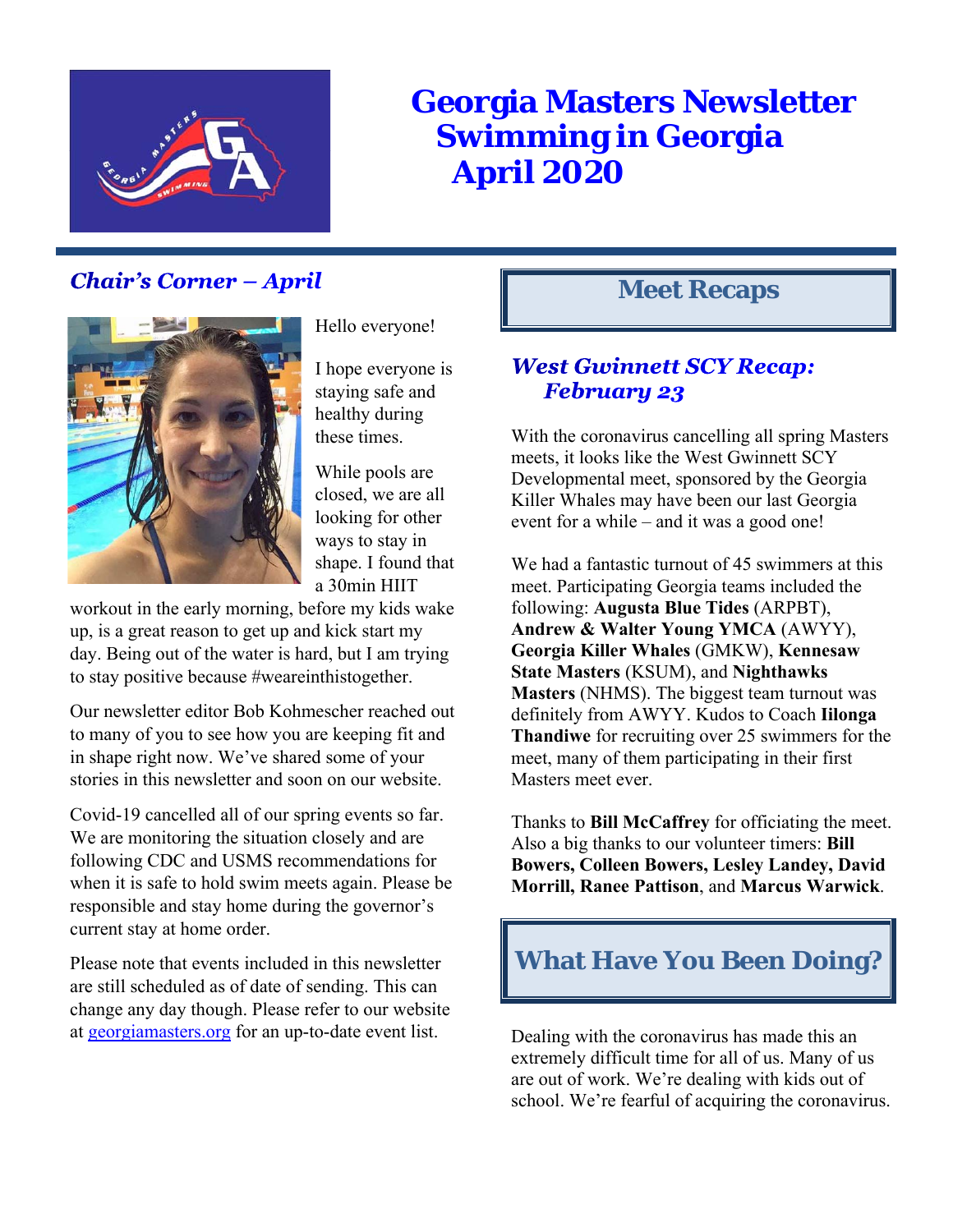One thing we do that helps to reduce the stress of our daily lives is swimming. And now, we can't even do that. So what have you been doing to stay in shape and hopefully reduce some stress? We heard from many of you. Here's a few of the things that you've shared with us.

#### **Stacy**

I bought a Sole treadmill and am walking/running four miles a day on it every morning. Then walking another mile outside at lunchtime and another mile in the evening. I am also strength training for 20 minutes every Tuesday, Thursday and Sunday. My husband has a Peloton so I am able to use the app for walking, strength training and stretching classes. This is definitely an increase for me. My normal was 10,000 steps a day with no strength training. I was "just" swimming for an hour (3200 yards a day) five days a week. As soon as the water warms up, I am going to try some open water swimming if we are not back in chlorinated water.

#### **Sasha**

Since the start of the quarantine, I've been lifting and doing aerobics a lot. There are many helpful videos online featuring lifting routines. I also take long walks with my dog. To be honest, I'm probably working out at around the same rate as before. Hope you're staying well!

#### **Ernesto**

Been do a little cycling, I still go into work like normal so I'll do that on an off day since my shifts are 12 hours minimum. I started a plank challenge for the month of April and doing push-ups, pullups and weights here and there.

### **Jennifer**

Pre Covid 19, I swam 5 days a week and did an 8- 10 mile workout on my elliptical trainer one day a week. The first 3 weeks of pool closures, I worked out on my elliptical 6 days a week. That got old so since I conveniently live on a lake, I bought a wetsuit and am now open water swimming 4 days

a week while still doing my elliptical 2 days a week. The water temp is 68-70.

### **Sylvia**

I've settled into forty-minute walks followed by dumbbells (five moves, ten reps each). I do this in my regular workout times to stay in the habit. Looking at Youtube taichi to keep ligaments/joints loose.

Also have a state park with a lake nearby, but the weather and pollen have been against outdoor swimming. …if the park is even still open.

#### **Elaine**

My pre-coronavirus workouts averaged about 2- 1/2 hours, six days a week, included 20 minutes of dynamic stretching\*, a 2,500-yard swim workout, and then a dryland workout. Every other day, my dryland included Theraband work for both upper and lower body, military push-ups (I worked up to 100 as sets of 10), 100 crunches, and yoga. On alternate days, my dryland focused more on yoga and additional static stretching\*.

Now, instead of swimming, I have substituted walking the hills of my Sun City community with my husband. We walk about 3 miles in the morning, and then I go back out before dinner for a more relaxing 1-mile walk. Otherwise, everything else has basically stayed the same, except that my dryland is done in the kitchen (tying my Theraband to the refrigerator handle) and great room, while I listen to classic rock and sing along. (My swimming may be tanking, but my singing voice is getting better!)

\* For ideas on dynamic and static stretching, check out my past Elaine's Tip of the Month articles in past newsletters. They appear at the end of the newsletter, so scroll to the end of each one. You can find them here:

https://www.georgiamasters.org/GAM/news.cfm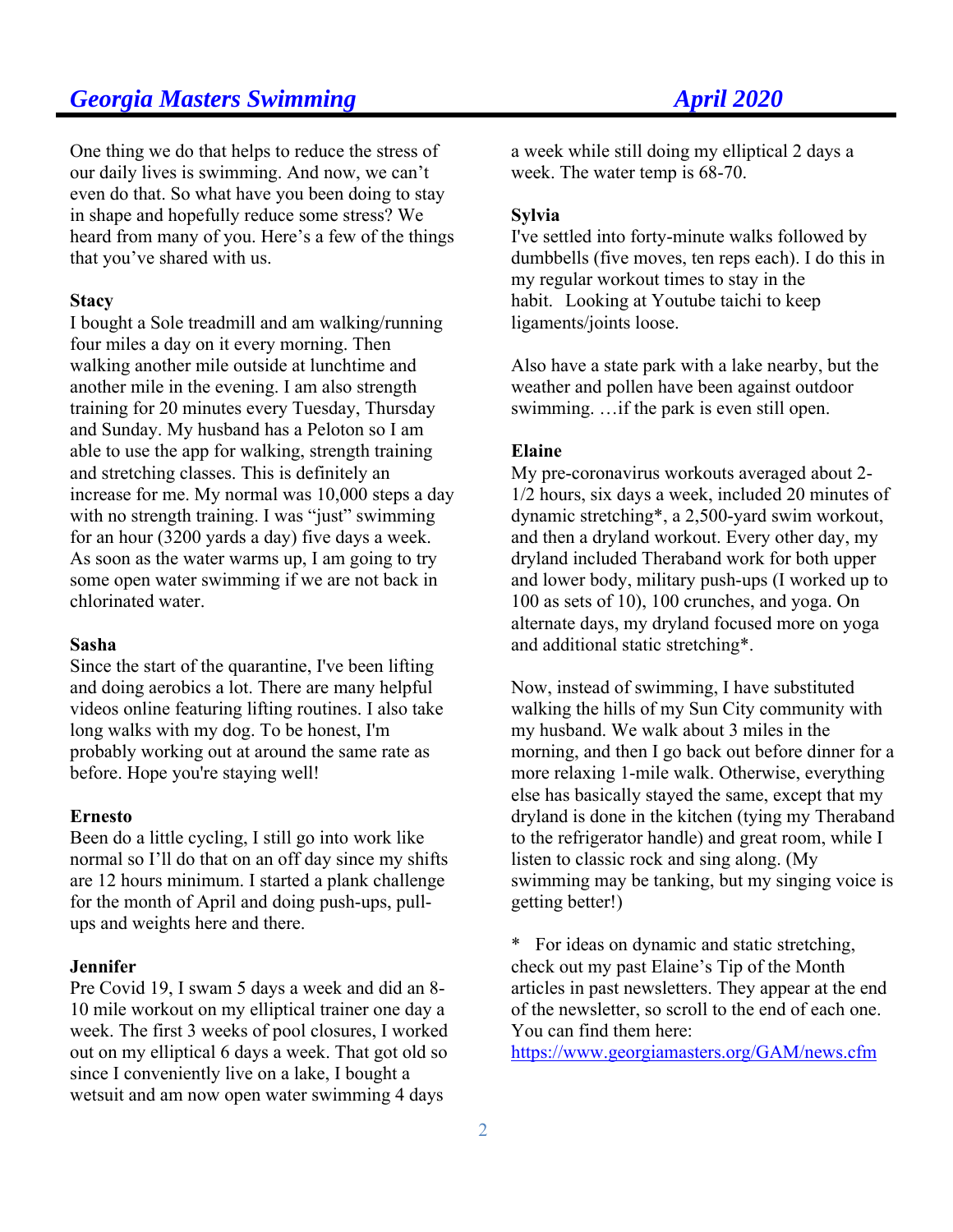#### **Faith**

I am a lifelong fitness swimmer, mostly distance, and my claim to fame is placing 7th in my age category in the 500 free at the 2017 National Senior Games. I am training now for the 2021 Games, having missed the 2019 Games due to rotator cuff surgery (my second time, same shoulder! I am a glutton for punishment!) Happy to say that the shoulder is stronger than every thanks to upper body strength training – weights, lat pull downs etc.

I have been using the "down time" to continue strength training which is critical for all of us swimmers to avoid shoulder injury. I have weights and bands that I use at home. I also love biking and fortunately live in a hilly neighborhood and get out for an hour almost daily. I livestream my yoga class and do that twice weekly.

The BEST part of my workout is actually being able to swim in our pool at home. Its only 40 feet long - so lots and lots of flip turns - but usually do 100 lengths, takes about 1/2 hour. We have a "deep" section so I love working on my vertical kicking. Pool is heated to 84 degrees. We will see what the gas bill is like next month! Yikes! **Editorial note:** Faith – what's your address?

#### **Vanessa**

I have been running, walking and doing some dry land. I am looking forward to coming back to my swimming practices.

### **Nicole**

I miss the pool so much! I've been running with the couch to 10k program. I also set up my bike on the trainer and have been doing some rides using the Peloton app. I'm also doing some basic strength training. It's hard to stay moving with the same intensity and duration that I was doing when swimming. Will y'all be sending out some info on open water swims that are possible? **Editorial Note:** We will be sending out info on

open water swimming once we receive it.

### **Al**

I've been walking 2-3 miles every day but that's it.

### **Pam**

Since Covid-19, I've replaced swimming with running/walking 4 miles 4-5x week and cycling 2- 3x week for 40 min. Continuing to do weights 2x week. Can't wait to get back to the pool but very thankful for other ways to stay in shape!!!!!

#### **Tams**

I have always hated using a pull up bar, but in the last few weeks I've been trying to do 3 sets of 3 (I know, kinda wimpy). 3 times a day. Definitely not a substitute for 3000 meters of swimming but ya know....

### **Randy**

I have been averaging about 6 miles a day with 10 miles once a week. Not running fast; however, I am out there exercising and staying healthy. Haven't started cycling yet. Pollen has been too bad for me. My wife wants to start cycling though.

### **Susan**

Oh I miss swimming!!!! I swim 6 days a week  $\sim$ 3000+ yards daily. Running is a fine albeit temporary substitute! I get in about 5 hrs a week it feels like I swim faster than I run, but I am thoroughly enjoying it!

#### **English**

I miss swimming! I've been doing Autumn Calabrese's 80 day Obsession workout program. I have more time because – no carpool! Seriously, I've gained so many hours in the week. Which I would trade in a heartbeat for COVID 19 to disappear. --

https://www.youtube.com/watch?v=9EGvfeOF6uk

### **Jay**

It's been rough but my wet suit still fits and I'm going to put a couple miles in Lake Lanier before the week is out. Ooo rah!! **Torrence**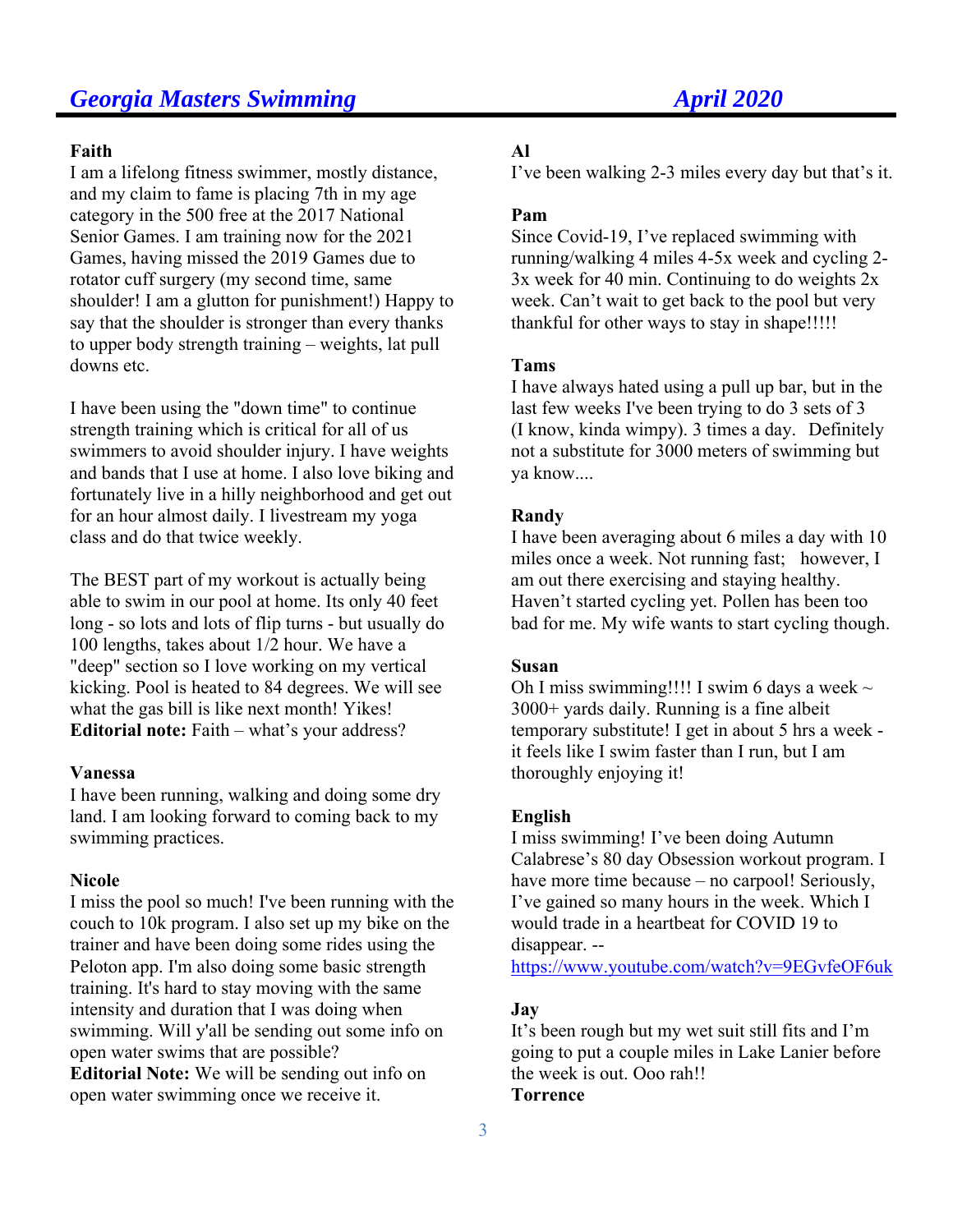Running 2.5 miles every 2-3 days in neighborhood. Doing push up challenges while encouraging other friends via text.

#### **Chris**

I have been swimming in the lake, if you don't have a wet suit I don't recommend it.

#### **Cheryl**

I've been running and doing strength training. I don't usually do open water, but I am seriously considering it!

#### **Bob**

I am cycling about 40 miles a week and walking 12-15 miles per week. Some band work, as well as stretching. I feel I am staying in good shape, but I miss swimming. Probably taking in more calories being at home all the time. Weight hasn't changed.

#### **Cathy**

With pools closed, I am having to run more - yuck. I mix running and walking so it's not quite as bad. I was playing tennis and pickleball until they closed the courts. I am trying to do a little bit of weight training - needed to start that anyway, so have the time for it now. And my son is teaching me how to unicycle!

# **Other News**

# **Swimmer Profile -Vesna Stojanovska**

By Elaine Krugman

What do former Swimmer Profile subject, Nei-Kuan Chia (March, 2019) and this month's subject, Vesna Stojanovska, have in common?

Remarkably, they are both two-time Olympians, and they both competed in the 2000 Olympics, in Sydney. Nei-Kuan swam for Taiwan, and Vesna

for Macedonia. Nei-Kuan also competed in the 1996 Olympics, and Vesna went on to swim in Athens, in 2004.

Vesna and I share the same January  $20<sup>th</sup>$  birthday (23 years apart), so we have that in common, but she is a lot better swimmer, and got a much earlier start in the sport!



"When I was little, I guess I wasted a lot of energy beating up on my sister. At the age of five, my parents were like, 'That's it! We need to take her to the pool instead of her beating up her sister. Maybe she'll beat the water or something!'" Vesna laughed, explaining the reason for her early start in the pool. She continued, "I loved it. I kept on swimming, but my sister had a little bit of a heart murmur, so she quit. But, I just kept getting stronger, so I beat her up even harder, poor girl, but I kept on swimming. When I reached the age of eight, I went to a meet in Germany and I broke some European records… I won my first trophy a big real trophy— and ever since then, I was a swimmer. I took it seriously, and I went swimming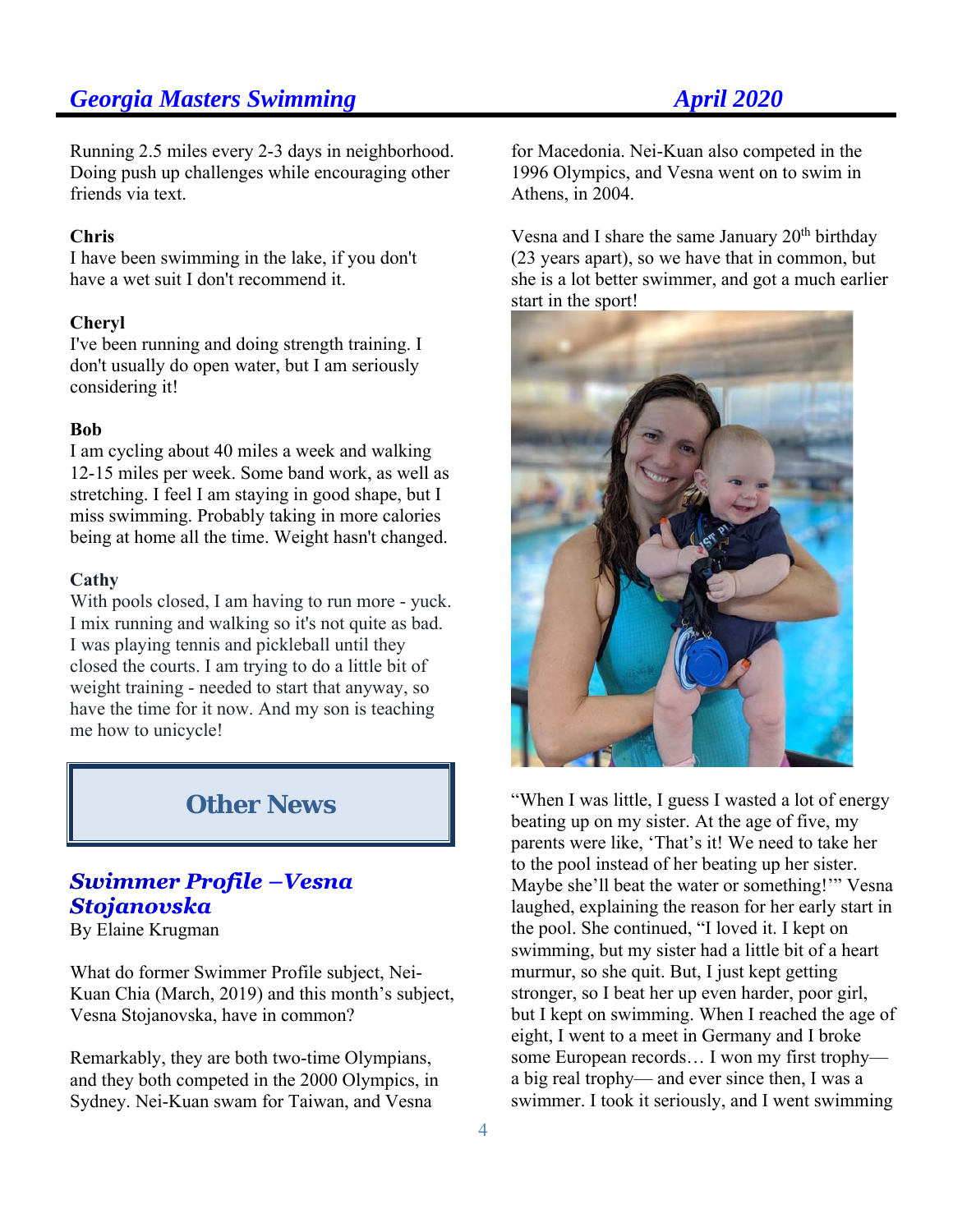all the time. I think at the age of nine, I was swimming six times a week, at least. At the age of twelve, I was breaking all sorts of records for age 15 and under, in Macedonia. I made the Olympic B cuts at 13 or 14 in freestyle, and I was about 14 when I made the Olympic B cuts in the 200 fly."

Vesna made her first Macedonian Olympic team when she was 15. In Sydney, she finished twentyninth in the 200 freestyle and thirty-first in the 400 freestyle. "The best part about [my first Olympic experience] was that I was so young, and I didn't really understand much, and I just had so much fun. I'm a huge animal lover, and I ended up going to the petting zoo eleven times... I swam with dolphins, and I pretty much explored Sydney as much as I could. I had a blast! There was no real pressure, because I was just 15 years old. How much pressure can you put on a 15-year-old?"

"When you send me away at eight years old to travel and I don't even turn around to say, 'Bye,' my mom knew it was like, 'Oh, I'm not going to see much of her anymore.' My mom cried. All the kids were turning around waving at their parents, and I just l looked straight, and I went straight, and I never looked back," she said with a laugh.

Leading up to the Sydney Olympics, Vesna still lived in Macedonia. As she explained, "I went to an American high school in Macedonia, because my parents already knew they wanted to send me abroad to a place with more opportunities. I had the means to get away from a country that was underdeveloped and didn't have much to offer as you grew up."

Her swim training at the time sounded brutal. "My coach was very much a Russian hardcore school type of a coach. Every practice was 7,200 meters, every single one, no exceptions. They were all 1:20 pace, even the warm-ups. But we did a lot of stuff like 3,000m butterfly sets in practice," Vesna explained.

Following the Olympics, Vesna's parents sent her to the United States to attend Pine Crest School, in Fort Lauderdale, Florida, where she trained under Jay Fitzgerald. In that same year, she won a silver medal in the 200 fly at the European Junior Championships and won the Florida State High school championship in the 200y freestyle. Two years later, Vesna was awarded an academic and sports scholarship at Georgia Institute of Technology (Georgia Tech) and moved to Atlanta where she studied aerospace engineering and trained for the 2004 Olympics. Either one of those would be difficult on their own, but the combination of the two—and living in a new city in a foreign country—proved to be quite a handful for this studious Olympian.

Those days leading up to the 2004 Olympics in Athens were intense. A typical school day at Georgia Tech started with her waking up at 5:00am for a ninety-minute workout with the swim team. She would then hurry off to classes. Afternoon practice started at 3:30 pm and lasted until 5:30 or 6:00 pm. Vesna would then have a lab that started at 6:30 pm or 7:00 pm, so she was unable to do dryland training with her teammates. Lab often didn't finish up until 10:00 pm, and then she would go home and study. Eight hours of sleep was not an option. To catch up on sleep, she said, "I was good about falling asleep at any time anywhere, so if I did have two hours during the day, I would fall asleep on any chair on campus. I would just put my head down, and I was asleep, that's it!"

Following her sophomore year at Georgia Tech, Vesna competed in her second Olympics and swam the 200m fly, in addition to the 200m and 400m freestyle. Macedonia sent Vesna to the Olympics without the coach she had been training with since her junior year of high school in the U.S.A. Instead, during the month leading up to the competition, she had to train in Athens with an assigned coach she didn't train with, which was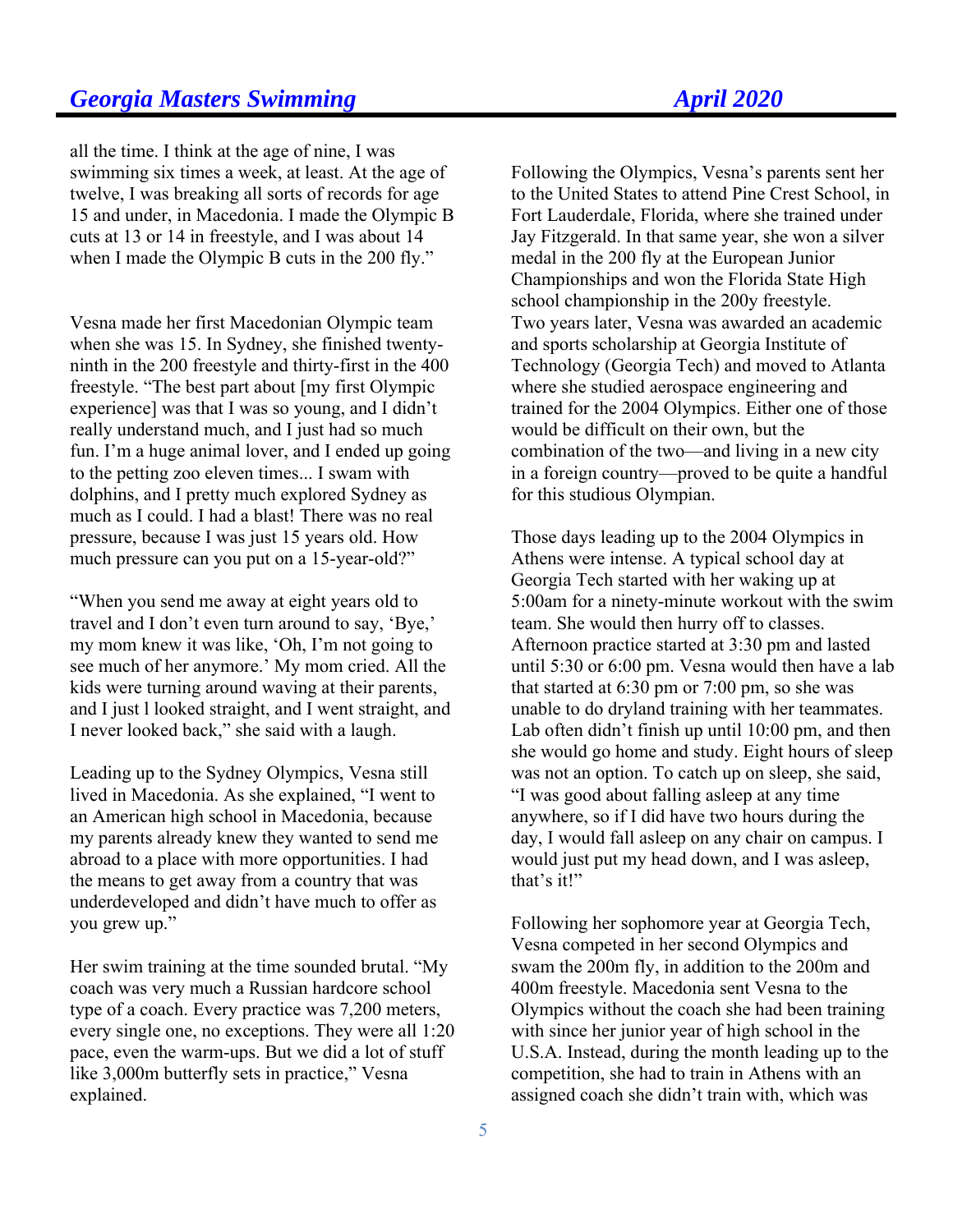difficult for her. The results were not good, according to Vesna. "In Athens, it was a little different. There was a lot of politics involved and I didn't do my best times there. I was expected to make finals, and I didn't," she said about her second Olympic experience, which was not nearly as enjoyable as her first Olympics.

After the Olympics, Vesna returned to Georgia Tech to complete her bachelor's degree and swim for the Yellow Jackets. At the same time, she developed painful symptoms that ultimately forced her to quit swimming and become physically inactive. Her doctors weren't sure what was causing her symptoms, and it took seven years of chronic pain for her to receive a confirmed diagnosis of Lupus, an autoimmune disease. (Lupus is notoriously difficult to diagnose due to the crossover of symptoms with other autoimmune diseases.)

In all, Vesna suffered through a ten-year battle with the disease. During her illness, she persevered and graduated with her bachelor's degree in just four years when most students studying aerospace engineering take five years to complete their degrees. Vesna went on to earn a master's degree and started working towards a PhD; however, she did not complete the program due to her health.

It was during her pregnancy with her one-year-old daughter, Viktorija, that Vesna went into remission, and the lupus has stayed in remission ever since. When she was five months pregnant, Vesna started swimming again and joined U.S. Masters Swimming.

As Vesna explained, "When I got pregnant, I was terrified of the lupus and losing the baby, because [the doctors] had told me actually that I could never even get pregnant. I told myself that I had to start doing something besides just lying in bed to get healthy. I had a breakout (a rash caused by Lupus) the first month, but after that I decided to just start swimming slowly, maybe once or twice a week, and then moved it up. I said, 'Wait, I'm handling this just fine.' I started swimming every day until I realized it had been six months, and I had been in remission. After that I just kept swimming, and when Viktorija was born, I had gained 92 pounds with her."

During her pregnancy, Vesna had been traveling with her husband a lot, but was inactive otherwise. After the baby was born, she made it her goal to lose the weight. In the first ten months, she swam daily and lost 77 pounds.

Vesna and her husband, Greg, are hoping for another baby; so, her Masters Swimming goals will depend on whether they are successful. "I took a little bit of a break, but I am going to get back into it. I am looking at Nationals. I'm in a new category, I'm 35. It's a tough one. It's one of the hardest ones, because everyone has already had their babies and are back into training. If I don't get pregnant by then, I am going to do (USMS Spring) Nationals. If I do (get pregnant), I will have to take another break," she explained. Meanwhile, it was a bit of an attitude adjustment for the Olympian when she looked at the race clock at meets over the past year. "There are times I'm like, 'Why am I'm going so slow?' because I expect to go back to my (Olympic) racing times. But then, I'm like, 'Wait, I'm 35, and I just had a baby, so it's not going to happen."

Georgia Masters records are falling, though, now that Vesna is on the scene. After less than one year back in swimming, she broke state records in the 30-34 age group for short course meters 200, 400, and 800 free, as well as 200 fly.

Now that Vesna has aged up to the 35-39 age group, the two-time Olympian has her sights set on adding her name to more state records. "I swim mainly to lose weight, but I realize that once I get in the pool, I don't know how to train for health. It just doesn't work like that. All I know how to do is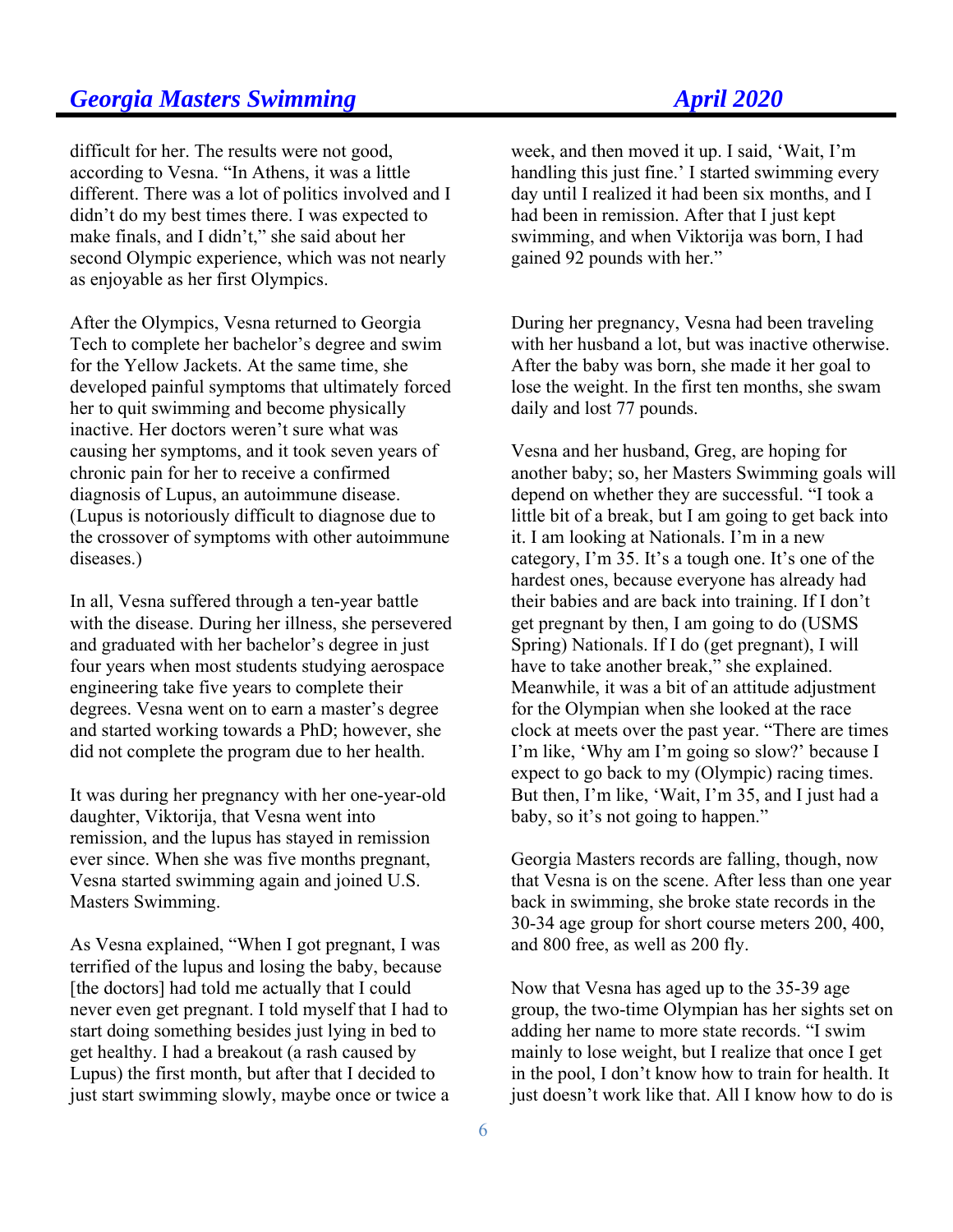race! Competing, the records seemed so far away until when, one day, I was breaking them all. I was like, 'Oh yay! Great! Now I'll go for the records that are for 35-39, so those are pretty much my goals," she said.

In addition to breaking state records, Vesna has a long-term goal (after having another baby) to compete on relays with Georgia Masters Chair, Britta O'Leary, and break a World Record.

In the meantime, while trying to get pregnant again, Vesna is back in training, writes workouts for the Masters group at her YMCA in Newnan, and gives private swim lessons. In addition, she is enjoying her Masters experience of training and competing at meets with swimmers of all ages—a very different experience than her Olympic training. Asked what she likes about Masters, Vesna replied, "All these older people, like in their 60's and 70's—and even more—still swimming. That gives you a huge happiness seeing them, and being like— I can be like that, and I want to be like that. I want to swim my whole life and stay healthy. Those swimmers can be very inspiring."

# **Benefits of Swimming**

By John Zeigler

As master swimmers, we all hope for a long life, Herb McAley and Jack Mitchell made age 90. Hal Stolz 84, experienced strong fitness swim efforts.

Bill Bryson's book, *The Body*, declares the watershed moment for humans was when infections were overshadowed by death from strokes, heart attacks, and failures of the body. Moderate exercise can retard these physical failures.

Today our lifestyle is more likely to kill us than a virus or infection. The baby boomers 70 years and older in America are about to triple in numbers by 2050. To obtain old age means living a healthy lifestyle. Growing older results in the decline of

blood vessel volume. This decline results in memory loss and energy. Long swim workouts retain a strong heart which sends a forceful flow of blood into the body with each heartbeat. At rest, the over 100 beats per minute will drop to 60 or less. This means millions of fewer heart beats in the older years of life, less wear on the heart, and during aerobic exercise, a tidal wave of blood forced into the million brain cells which will flush pollutants and energize the brain cells. The older non athlete will often have a heartbeat of 80 or more beats which results in less blood flow to the brain cells.

Elizabeth Svoboda writes that exercise turns daily hours of exercise into extra years of life. Over two hours of daily aerobic workouts add over three more years to your life. Also, stress can decrease your life due to causing strokes and high blood pressure. Music, meditation, or exercise can reduce stress.

In the early 1970's working my Coast Guard Intelligence job in Miami, I could have become involved in a serious international incident with Cuba, or drug smugglers. I was the junior officer being yelled at by my boss, the chief of operations, or even the Admiral demanding things be done now. When things got quiet, I would leave the office for a late lunch and walk down Flagler Avenue to the YMCA and swim for 40 minutes. Once I had returned to my desk, I had a great reduction of stress under fire. It was night and day calm after a good swim.

Finally, obesity is another way to shorten a life. It speeds up aging and increases your risk to many age-related diseases. When you age, the body will store more fat and you lose 3% to 8% of lean tissue mass each ten-year decade once you reach age 30. Some of this reduction can be slowed by exercise.

The bones stop around age 30 from increasing density. At that point of life forward, one cannot improve the skeletal system. Hard wearing of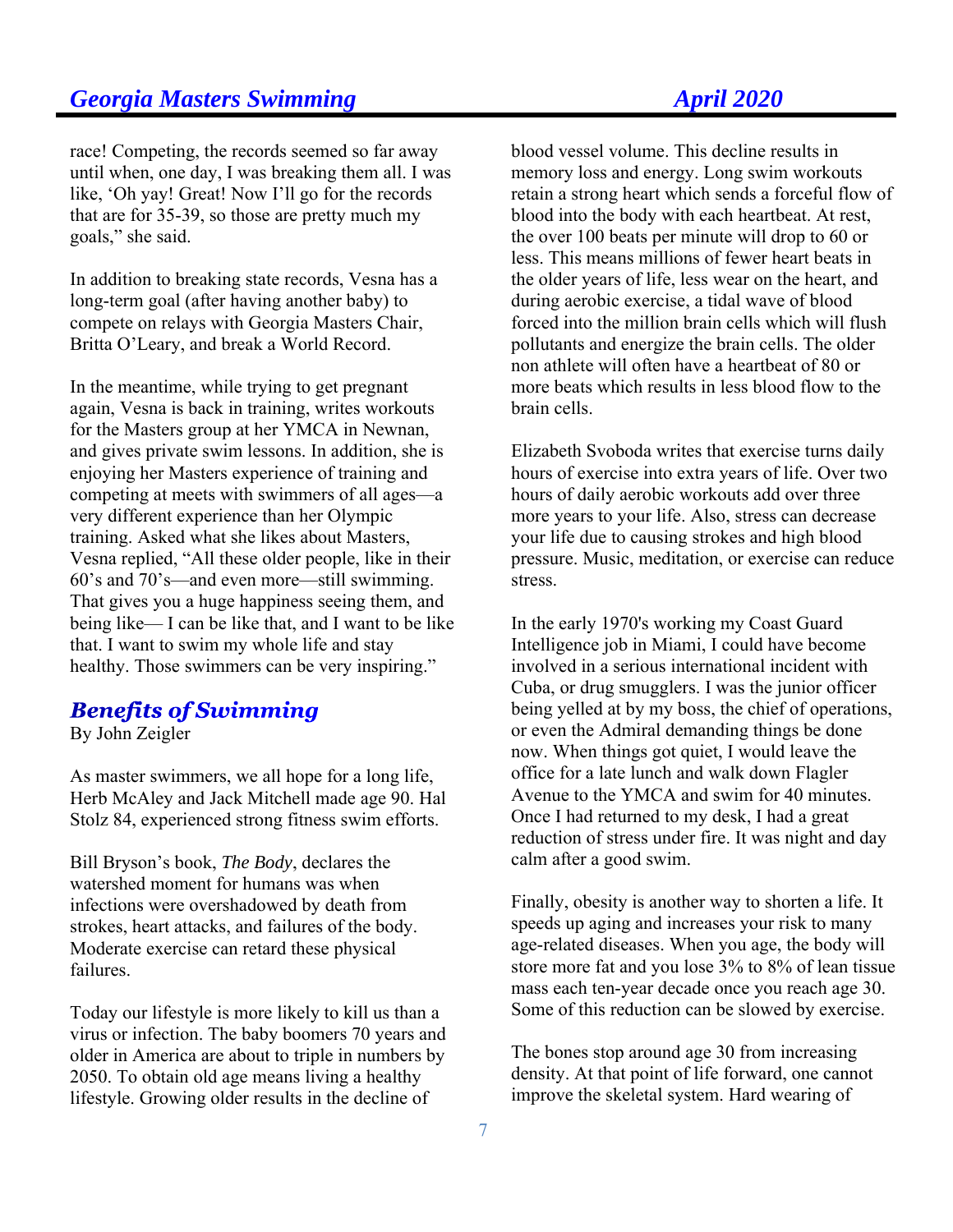joints and bones from running, jumping and sports, can be harmful.

A wonderful benefit from swimming is no forceful wearing out of the joints from force of impact on hard surfaces. Swim movement in water can allow older adults to swim without use of their legs or arms and still exercise the body.

The goal in masters swimming is swim well, enjoy life, and have some extra time to enjoy our short time on Earth. At least we can pass away fit if the coronavirus over rides all of the above good advice for long life. Who said life was fair for all?

One hundred years ago, in 1920, my grandfather Cliff Miller got engaged in Indianapolis to a French Canadian woman who died in the second sweep of the Spanish Flu across the United States. Cliff married Mary Adelaide Moore in 1922. Yes, Zeigler is an Irish name, O'Zeigler, by way of immigration from Dublin and County Cork.

# **Swimming Humor**

**126. Having to explain to a** non-swimmer how many laps a 100 is, why its called a 100, and that its not 100 laps.

Swimmer-problemS.tumblr.com

**Editor's note:** Not to mention "10x100 descending, 1 to 5, 6 to 10."



When you're on top of someone's feet and they still think they should go in front of you.

oh-swimmer-problems.tumblr.com

**Editor's advice:** Long fingernails always work!

# 504.

When your friends don't understand what "dryland" means and you awkwardly have to think of a way to explain it. swimmer-girlproblems.tumblr.com

**Note:** It's hopeless!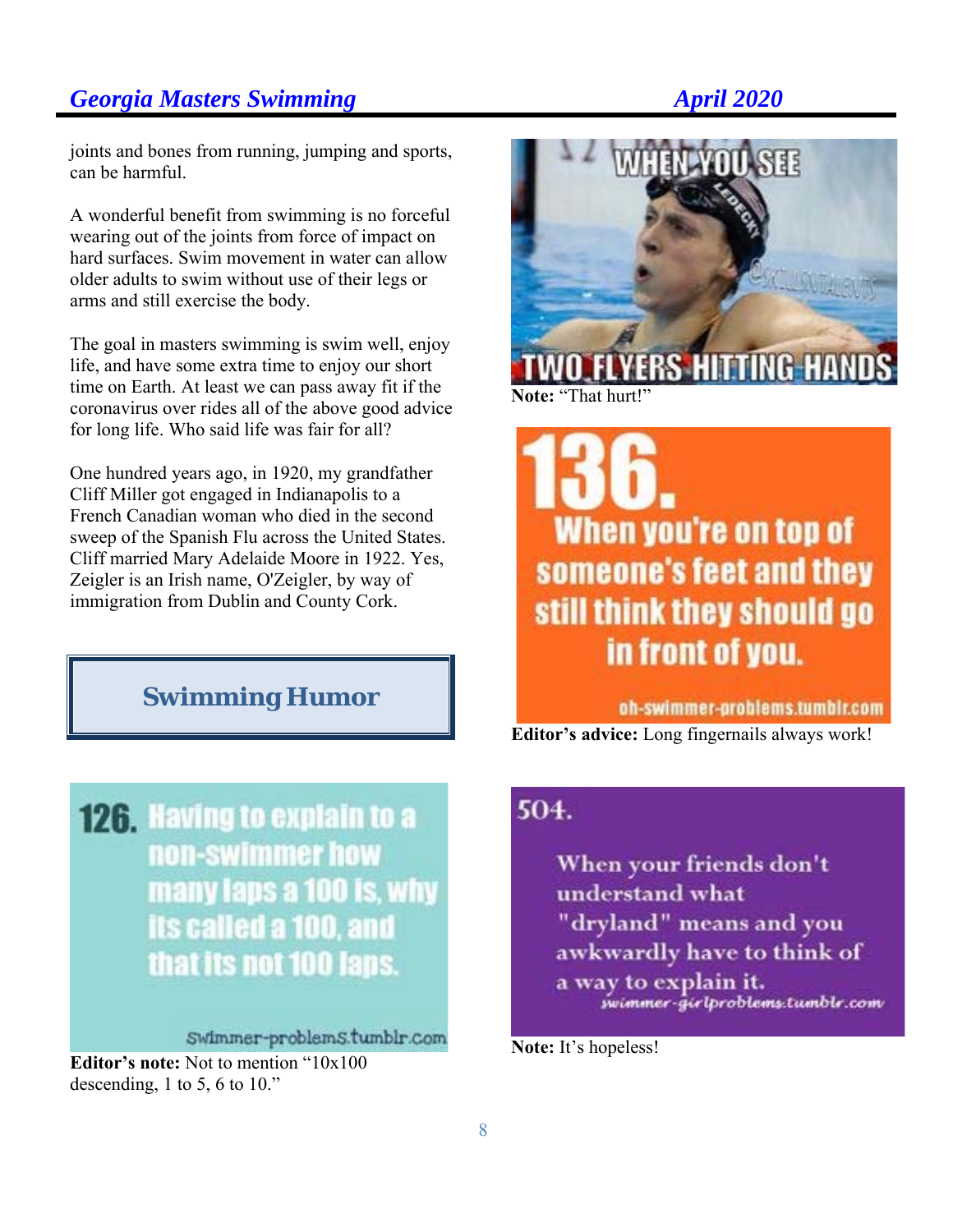# *Upcoming Events*

| $\sim$             |                                             |           |                                                 |  |  |  |
|--------------------|---------------------------------------------|-----------|-------------------------------------------------|--|--|--|
| <b>May 2020</b>    |                                             |           |                                                 |  |  |  |
| $3*$               | Georgia LMSC Conference Call at 7pm         |           |                                                 |  |  |  |
|                    | Contact Britta at brittaoleary@gmail.com    |           |                                                 |  |  |  |
| <b>June 2020</b>   |                                             |           |                                                 |  |  |  |
| $7*$               | Nautical Milers LC Invitational at Mountain | 13        | Open Water - 5k, 10k, 15k Fontana Lake, Almond, |  |  |  |
|                    | View Aquatic Center                         |           | NC.                                             |  |  |  |
| $20 - 21$          | $LC - Greenville, SC$                       |           |                                                 |  |  |  |
| <b>July 2020</b>   |                                             |           |                                                 |  |  |  |
| $25*$              | Georgia Games Open Water Lake Acworth       |           |                                                 |  |  |  |
| <b>August 2020</b> |                                             |           |                                                 |  |  |  |
| $13 - 16$          | USMS Summer LC Nationals Richmond, VA       | $23*$     | Rockdale County SCY Developmental Meet          |  |  |  |
| September 2020     |                                             |           |                                                 |  |  |  |
| <b>TBA</b>         | Southside Seals SCY Pentathlon/Georgia      | $23 - 27$ | <b>USMS</b> Convention - Jacksonville           |  |  |  |
|                    | <b>LMSC Annual Meeting</b>                  |           |                                                 |  |  |  |
| $26*$              | Swim Across American Open Water- Lake       |           |                                                 |  |  |  |
|                    | Lanier                                      |           |                                                 |  |  |  |

Information on these and other Dixie Zone events can be found on the Dixie Zone website at www.dixiezone.org/Meets.htm. \*Dates in red are Georgia LMSC events.

| <b>Swim Websites</b>               |                                                      |  |  |
|------------------------------------|------------------------------------------------------|--|--|
| <b>ASL Silverking TRI-Masters</b>  | Swimasl.com                                          |  |  |
| Athens Bulldog Swim Club           | http://www.athensbulldogs.com                        |  |  |
| <b>Atlanta Rainbow Trout</b>       | https://www.atlantarainbowtrout.com                  |  |  |
| Atlanta Water Jocks                | http://www.atlantawaterjocks.com                     |  |  |
| Chastain Park Athletic Club        | www.ChastainParkAthleticClub.org                     |  |  |
| <b>Columbus Aquatic Club</b>       | http://www.swimhurricanes.com                        |  |  |
| <b>Concourse Athletic Club</b>     | wellbridge.com/concourse-athletic-club/sandy-springs |  |  |
| <b>Cumming Waves Swim Team</b>     | www.cummingwaves.net                                 |  |  |
| <b>Decatur Family YMCA</b>         | ddy.ymcaatlanta.org                                  |  |  |
| <b>DeKalb Aquatics Masters</b>     | http://daqswim.com                                   |  |  |
| Douglas County Stingreys           | douglascountystingrays.org                           |  |  |
| Dynamo Swim Club Masters           | http://dynamoswimclub.com                            |  |  |
| Fyns                               | http://www.fynsmasters.com                           |  |  |
| <b>Great White Shark Aquatics</b>  | www.gwsaswim.com                                     |  |  |
| John P. Thayer YMCA Masters Swim   | Columbusymca.com                                     |  |  |
| Savannah Masters                   | http://www.tlb975.wix.com/mastersswimming            |  |  |
| <b>Stingrays Masters Swimming</b>  | http://www.stingraysswimming.com                     |  |  |
| <b>Swim Gainesville</b>            | www.swimgainesville.com                              |  |  |
| <b>Swim Macon Masters</b>          | www.swimmacon.com                                    |  |  |
| <b>Tidal Wave Masters Swimming</b> | tidalwaveswimming.com                                |  |  |
| <b>Tidal Wave Masters Swimming</b> | tidalwaveswimming.com                                |  |  |
| Windy Hill Athletic Club Masters   | http://www.midtown.com/windyhill                     |  |  |
|                                    |                                                      |  |  |
| Georgia Masters Swimming           | www.georgiamasters.org                               |  |  |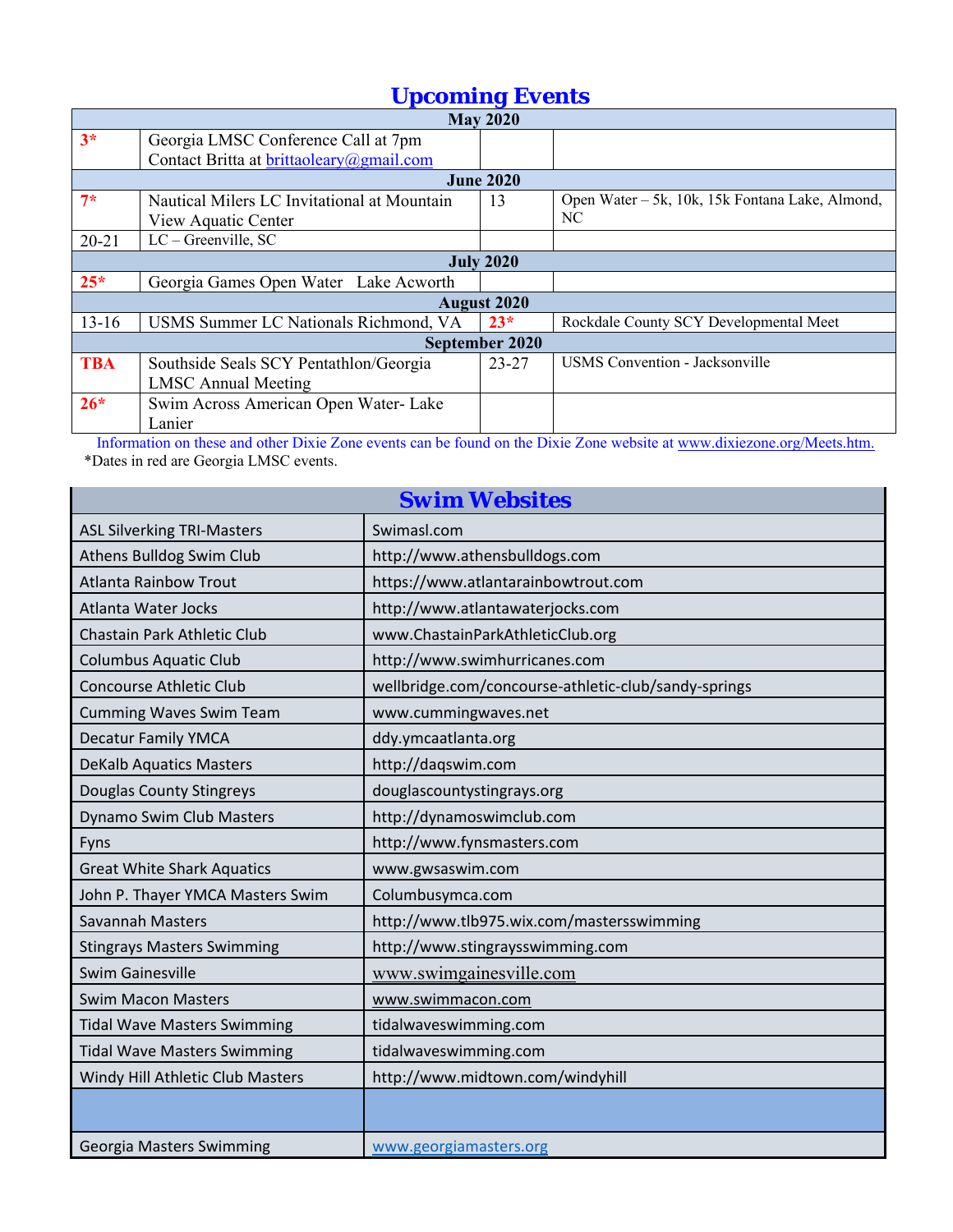| <b>USMS Dixie Zone</b>                  |             | www.dixiezone.org/links.htm |                                   |  |  |  |
|-----------------------------------------|-------------|-----------------------------|-----------------------------------|--|--|--|
| <b>USMS</b>                             |             | www.USMS.org                |                                   |  |  |  |
| <b>GEORGIA CLUBS</b>                    |             |                             |                                   |  |  |  |
| <b>NAME</b>                             | <b>ABBR</b> | <b>CONTACT</b>              | <b>EMAIL</b>                      |  |  |  |
| Atlanta Rainbow Trout                   | <b>ART</b>  | Shayne Lastinger            | shayne.lastinger@comcast.net      |  |  |  |
| Atlanta Water Jocks                     | <b>AWJ</b>  | Lorenzo Benucci             | lbenucci@gmail.com                |  |  |  |
| Andrew & Walter Young YMCA Masters      | <b>AWYY</b> | Iilonga Thandiwe            | linz.t@mindspring.com             |  |  |  |
| John P. Thayer YMCA Masters Swim        | <b>BARM</b> | Scott Balkcum               | sbalkcum@ymcacolumbusga.com       |  |  |  |
| <b>Cumming Aquatic Center</b>           | <b>CMMS</b> | <b>Susan Alston</b>         | cac2@cityofcumming.net            |  |  |  |
| <b>Concourse Athletic Club</b>          | <b>CONC</b> | Nancy Overheim              | noverheim@wellbridge.com          |  |  |  |
| Chastain Park Athletic Club             | <b>CPAC</b> | Jim King                    | jimkingusa@gmail.com              |  |  |  |
| <b>Cumming Waves Swim Team</b>          | <b>CWGA</b> | Teresa Coan                 | swimcummingwaves@gmail.com        |  |  |  |
| <b>DeKalb Aquatics Masters</b>          | <b>DAQM</b> | Melissa Wilborn             | daqswim@bellsouth.net             |  |  |  |
| <b>Decatur Family YMCA</b>              | <b>DFY</b>  | <b>Beth Costello</b>        | bethc@ymcaatlanta.org             |  |  |  |
| Eagle Watch Eagles Masters              | <b>EWE</b>  | <b>Brett Daniels</b>        | tricoachbrett2005@yahoo.com       |  |  |  |
| Georgia Masters                         | <b>GAJA</b> | Lisa L Watson               | lisa.watson@ung.edu               |  |  |  |
| <b>Global Adaptive Aquatics</b>         | <b>GAA</b>  | <b>Helmut Levy</b>          | swim@globaladaptiveaquatics.org   |  |  |  |
| <b>Gwinnett County Masters Club</b>     | <b>GMAC</b> | Destry Dispain              | destry.dispain@gwinnettcounty.com |  |  |  |
| <b>Great White Shark Aquatics</b>       | <b>GWSA</b> | Phil Donihe                 | coachphil17@yahoo.com             |  |  |  |
| <b>Columbus Aquatic Club</b>            | <b>HURM</b> | Kathy Gramling              | cachurricanes@gmail.com           |  |  |  |
| Kennesaw State University Masters       | <b>KSUM</b> |                             |                                   |  |  |  |
| Life Time Swim Georgia                  | <b>LTMS</b> | Alicia Kockler              | ryanbell@msn.com                  |  |  |  |
| <b>Marietta Marlins</b>                 | <b>LINS</b> | Larry Baskin                | larry@larrybaskin.com             |  |  |  |
| Nautical Milers Special Needs Team      | <b>NAUT</b> | Patrick Thoreson            | patrick thoreson@yahoo.com        |  |  |  |
| Southern Eagle Aquatics                 | <b>SEGA</b> | <b>Beau Caldwell</b>        | swimsega@gmail.com                |  |  |  |
| <b>Stingrays Masters Swimming</b>       | <b>RAY</b>  | lan Goss                    | rayscoach@gmail.com               |  |  |  |
| <b>Spartans Aquatic Masters Club</b>    | SAMC        | Kris Kester                 | kris@kris-fit.com                 |  |  |  |
| Swim Gainesville                        | SG          | Joy Kelleher                | joylohr@yahoo.com                 |  |  |  |
| <b>Tidal Wave Masters Swimming</b>      | <b>TWMS</b> | Andrew Baer                 | swimbaer@comcast.net              |  |  |  |
| Wade Walker sharks                      | <b>WWYS</b> | Avel Lai Leung              | Avel-laileung@comcast.net         |  |  |  |
| Windy Hill Athletic Club Masters        | <b>WHA</b>  | Keith Berryhill             | keith.berryhill@windyhillclub.com |  |  |  |
| Northwest YMCA Grayfins                 | <b>YGF</b>  | Muriel Cochran              | murielcochran@gmail.com           |  |  |  |
| <b>GEORGIA SUPERTEAM (GAJA)</b>         |             |                             |                                   |  |  |  |
| <b>ASL Silverking TRI-Masters</b>       | <b>ASLM</b> | Kathleen Greely             | aslcoachgreely@gmail.com          |  |  |  |
| Athens Bulldog Swim Club                | <b>ABSC</b> | Craig Page                  | craigwpage@gmail.com              |  |  |  |
| Augusta Recreation and Parks Blue Tides | <b>ARP</b>  | Barbara Ingold              | arpbluetides@gmail.com            |  |  |  |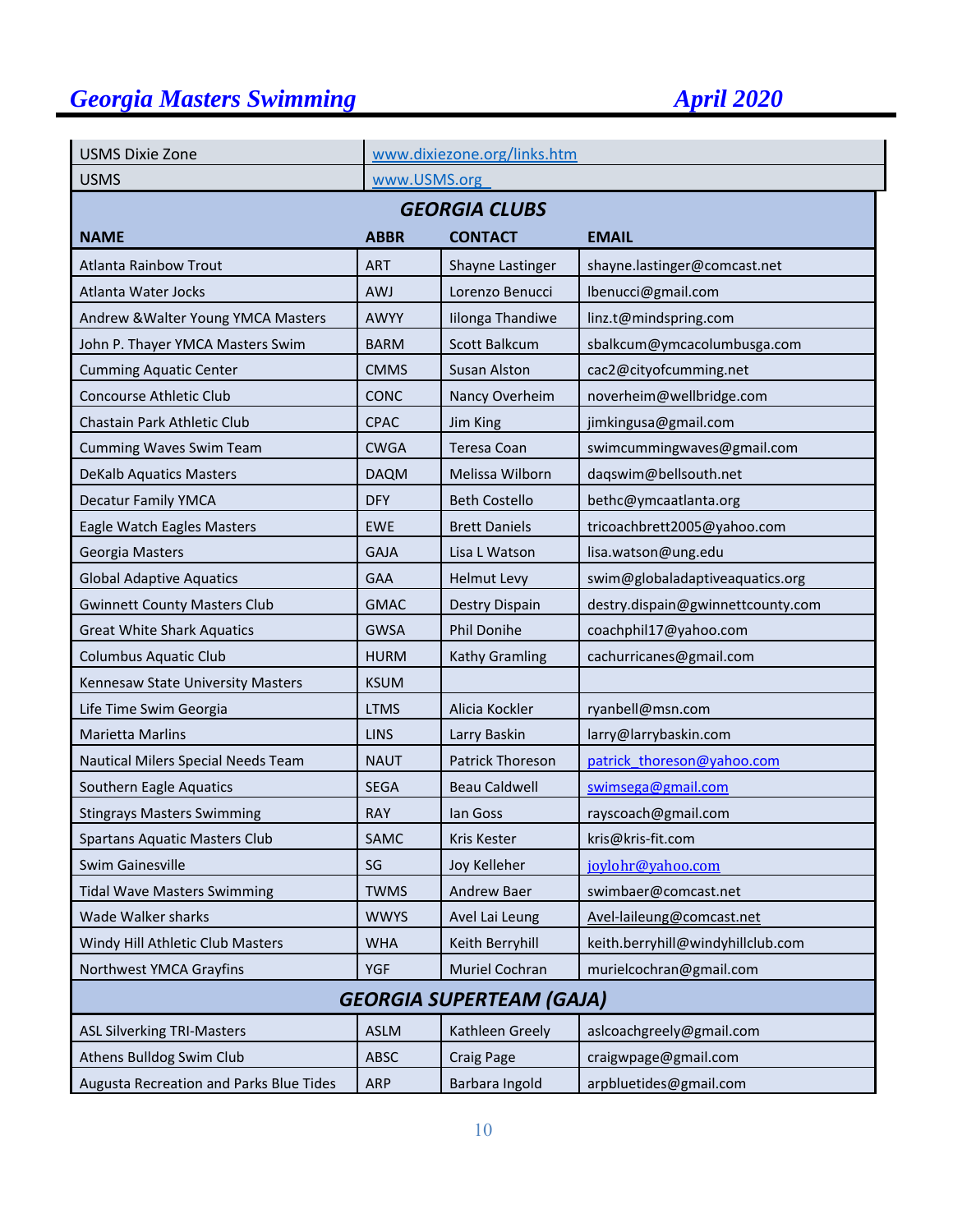| Douglas County Stingreys           | <b>DCS</b>  | Jarrod Hunte           | douglascountystingrays@gmail.com |
|------------------------------------|-------------|------------------------|----------------------------------|
| Dynamo Swim Club Masters           | <b>DYNA</b> | Mike Cotter            | mikedynamo@earthlink.net         |
| <b>Fyns</b>                        | <b>FYNS</b> | Raquel Terroba         | fyns.coach@gmail.com             |
| Georgia Masters Killer Whales      | <b>GMKW</b> | Lisa Watson            | lisa.watson@gsc.edu              |
| Life Time Swim Alpharetta          | <b>ALPL</b> | Ryan Moss              | COCNAquaticsManager@lt.life      |
| Life Time Swim Atlanta             | <b>ATLL</b> | Katie Payne            | GAATAquaticsManager@lt.life      |
| Life Time Swim Johns Creek         | <b>JCL</b>  | Merrie Copeland        | GAJCAquaticsManager@lt.life      |
| Life Time Swim Sugarloaf           | <b>SUGL</b> | <b>William Breland</b> | GASLAquaticsManager@lt.life      |
| Life Time Swim Woodstock           | <b>WSKL</b> | Jonathan Sims          | GAMBAquaticsManager@lt.life      |
| Savannah Masters                   | <b>SAVM</b> | Donna Hooe             | rdhooe1@juno.com                 |
| Southside Seals                    | SSS         | Rob Copeland           | rob copeland@comcast.net         |
| <b>Stingrays Masters</b>           | <b>RAYS</b> | lan Goss               | rayscoach@gmail.com              |
| Swim Atlanta Masters               | <b>SAMS</b> | <b>Scot Davis</b>      | sdavisswim1980@yahoo.com         |
| Swim Beyond the Boundaries         | <b>SBB</b>  | Mandi Bell             | mandi@swimbeyond.com             |
| <b>Swim Macon Masters</b>          | <b>SMM</b>  | Tana Selby             | tanatanas@bellsouth.net          |
| <b>Tidal Wave Masters Swimming</b> | <b>TWMS</b> | <b>Andrew Baer</b>     | swimbaer@comcast.net             |

# *Who Y*=*All Can Call*

| <b>Name</b>       | <b>Title</b>               | <b>Phone</b>       | <b>Email</b>                              |
|-------------------|----------------------------|--------------------|-------------------------------------------|
| Rob Copeland      | Long Distance              | $(678)$ 817-1602   | rob copland@comcast.net                   |
| Pat Eddy          | Coaches Chairge            | $(614) 670 - 1108$ | pateddy52@aol.com                         |
| Bob Kohmescher    | Newsletter Editor          | $(770)$ 722-2192   | bobk340@comcast.net                       |
| Elaine Krugman    | <b>Contributing Editor</b> | $(678) 603 - 1543$ | ekkrugman@gmail.com                       |
| Stephanie Lemmons | Social Media               |                    | $s$ nlemmons@gmail.com                    |
| <b>Bill Lotz</b>  | Member At Large            | $(404)$ 261-1906   | blotz@mindspring.com                      |
| David Morrill     | Safety                     | $(770)$ 862-2533   | latycar@latycar.org                       |
| Britta O'Leary    | <b>LMSC Chair</b>          | $(636)$ 295-3222   | brittaoleary@gmail.com                    |
| Andy Rettig       | Membership Coordinator     | $(678)$ 417-6411   | $\arcti\frac{g}{\alpha}$ gmail.com        |
| Mark Rogers       | Member At Large            |                    | mlrogers 98@yahoo.com                     |
| Leann Rossi       | Member At Large            |                    | swimfastatlanta(Qgmail.com)               |
| Ed Saltzman       | Treasurer, Records, Meet   | $(770)$ 442-9075   | swimsalt@bellsouth.net                    |
|                   | Sanctions, Communications  |                    |                                           |
| Maddie Sibilia    | Members At Large           |                    | maddie.a.sibilia@gmail.com                |
| Jeff Tacca        | Member At Large            | $(404)$ 256-0733   | $\text{itacca}(\overline{a})$ comcast.net |
| Lisa Watson       | Vice-Chair                 | $(770)$ 497-1901   | lisa.watson@ung.edu                       |
|                   |                            | $(678)717 - 3646$  |                                           |
| Karol Welling     | Secretary                  | $(770)$ 631-9195   | krw83@mindspring.com                      |
| John Zeigler      | Fitness                    | $(770)$ 972-7981   | jvzeigler@bellsouth.net                   |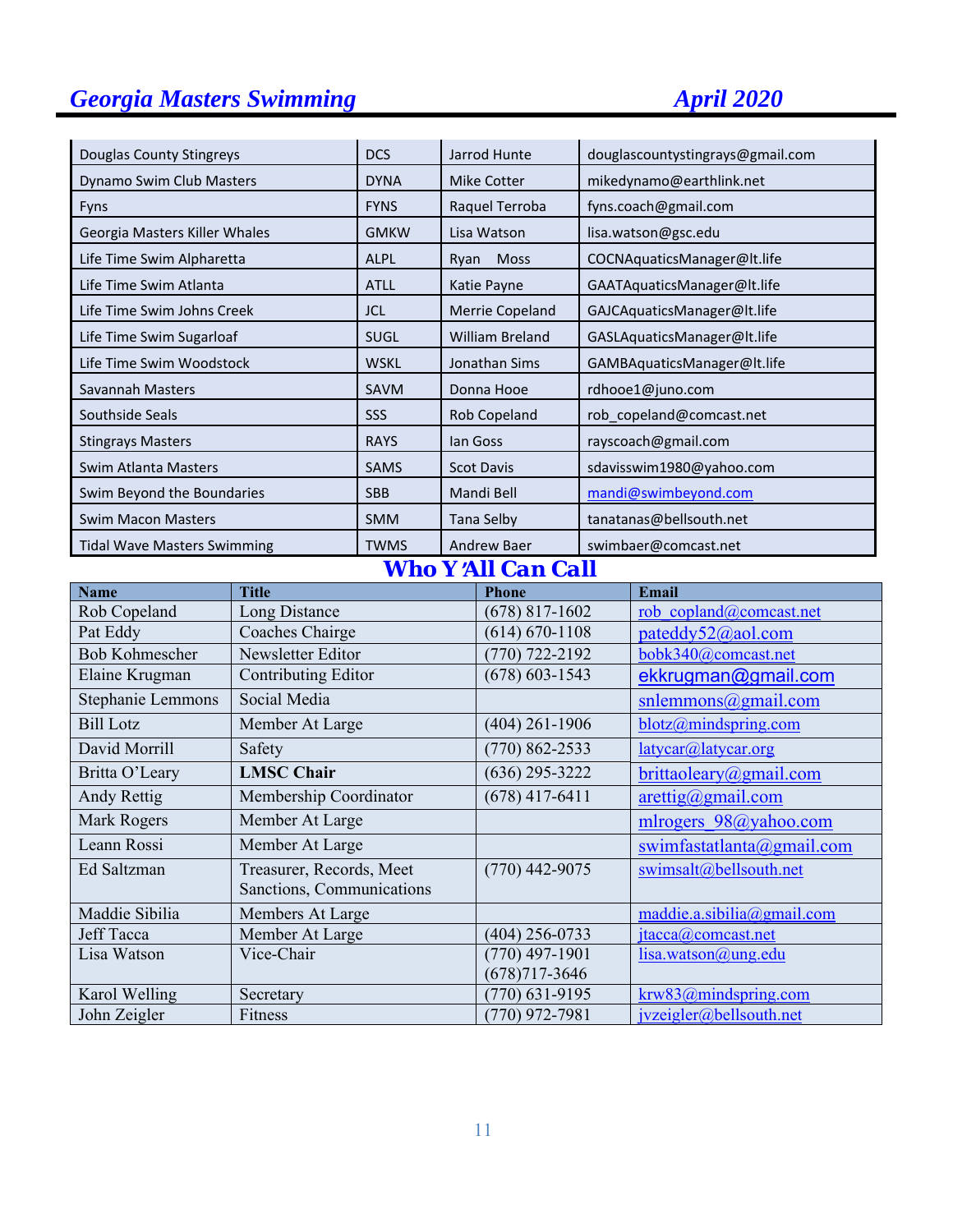## **Elaine's Tip of the Month**

When people stretch, they often focus on their legs and back, concentrating on lower body flexibility. Swimmers will stretch some of their shoulder muscles, but the area that gets forgotten is the pectoralis muscles of the chest and the deltoid muscles of the shoulders.

The **Chest & Shoulder Corner Stretch** will help with flexibility in these muscles, which is important for swimming all of the strokes with good technique, especially the butterfly.

A chronically tight chest contributes to rounding of the shoulders and the upper back; so, doing this stretch will also help improve posture as well as alleviating neck and back pain due to bad posture.

(Please note: I do not hold any professional certifications, and neither I or Georgia Masters are responsible for any injuries you may incur doing these exercises. Consult your doctor and do these exercises at your own risk.)

### **Chest & Shoulder Corner Stretch**

Stand in a corner facing the walls about one foot away. Place both forearms on the walls with your upper arms parallel to the floor, or slightly lower as shown below. Lean your chest forward into the corner until you feel a stretch across the front of your chest. Keep your head up and look forward. Hold the stretch for 30 seconds, and then relax. Repeat. **Editorial note:** you can even do this in your shower!